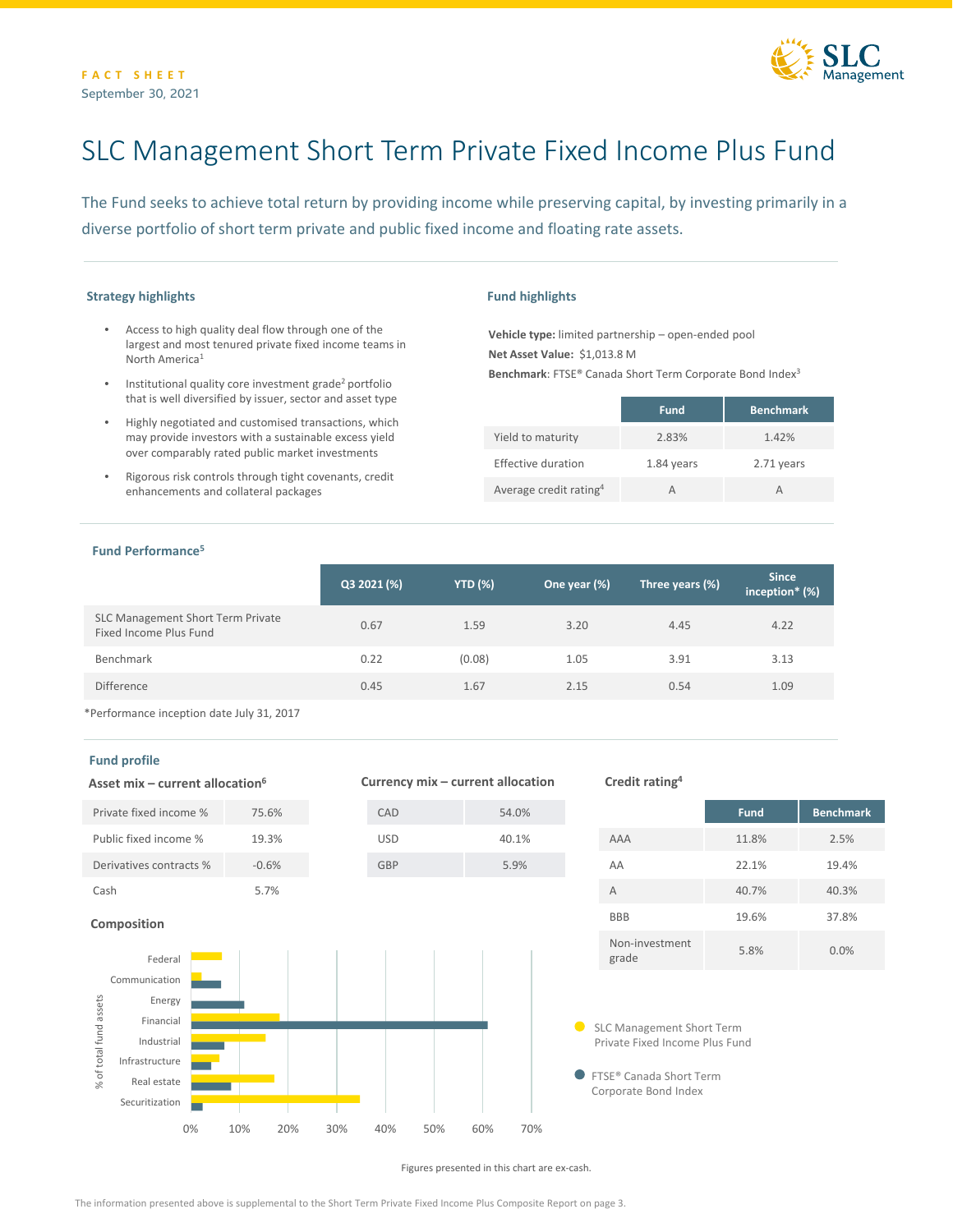#### **Investment Guidelines<sup>7</sup>**

- Single issuer restriction: no greater than 10% of the Fund's assets at the time of investment
- Duration: the overall duration of the Fund may vary between 0 and 3 years
- Foreign currency exposure: The Fund may hold foreign currency denominated investments. Unhedged foreign currency denominated investments will generally not exceed 10% of the Fund's net assets
- Credit quality: the Fund shall limit investments that are rated below investment grade to 20% of the Fund's net assets at the time they are acquired, as determined

**Douglas J. Gardiner, CFA**

**Randall Malcolm, MSc. Finance, CFA**

Portfolio Manager and Head of Public Fixed Income Years with firm: 20 | Years of industry experience: 30

Years with firm: 8 | Years of industry experience: 28

### **Portfolio Managers**

**Elaad Keren, MBA, CFA** Portfolio Manager and Head of Mid-Market Finance Years with firm: 2 | Years of industry experience: 18

**Maurice Primeau, BComm** Portfolio Manager and Managing Director, Private Fixed Income Years with firm: 13 | Years of industry experience: 33

**Petra Wendroth, MBA, BBM** Associate Portfolio Manager and Managing Director, Private Fixed Income Years with firm: 9 | Years of industry experience: 13

#### **Nicolas Delisle, CFA, CPA, CMA**

Portfolio Manager and Managing Director, Private Fixed Income Years with firm: 7 | Years of industry experience: 24

#### **Contact us | slcmanagement.com**

#### **William Honce, CFA**

Managing Director, Business Development William.Honce@slcmanagement.com T: 514-866-3363 | M: 438-969-7537

<sup>1</sup> According to PPiA Private Placement investors Association 2016 Survey Results

2 Investment-grade credit ratings of our private placements portfolio are based on a proprietary, internal credit rating methodology that was developed using both externally-purchased and internally developed models. This methodology is reviewed regularly. More details can be shared upon request. There is no guarantee that the same rating(s) would be assigned to portfolio asset(s) if they were independently rated by a major credit ratings organization.

<sup>3</sup> "FTSE<sup>®</sup>" is a trade mark of FTSE International Limited and is used under license.

<sup>4</sup> Ratings presented include credit ratings one tier above and one below alphabetical classification, and are determined based on an internal credit rating process. For a description of the credit rating methodology, please see the Fund's offering memorandum, available on request.

<sup>5</sup> Returns shown are net of Fund expenses and gross of management fees. Management fees paid directly to Sun Life Assurance Company of Canada should be considered when assessing net performance. Returns greater than one year are annualized.

<sup>6</sup> Asset mix graph based on Committed amounts (Fund assets committed but not funded). Cash includes other net assets such as payables and receivables.

<sup>7</sup> More information about the Fund's investment guidelines and associated risks is in the Fund's offering memorandum, available on request.

**Andrew Post, CFA**

Managing Director, Business Development Andrew.Post@slcmanagement.com T: 416-408-8514 | M: 416-460-2795

**SUN LIFE CAPITAL MANAGEMENT (CANADA) INC.** 

offers pooled funds, separately managed accounts and other securities-based investment advisory services with the support of the investment operations of Sun Life Assurance Company of Canada. Sun Life Capital Management (Canada) Inc. is the manager of the SLC Management Short Term Private Fixed Income Plus Fund.

#### **IMPORTANT INFORMATION:**

This fund fact sheet is prepared for information purposes and is intended for Canadian institutional investors only. The information contained herein is not intended to provide specific financial, tax, investment, insurance, legal or accounting advice and should not be relied upon and does not constitute a specific offer to buy and/or sell securities, insurance or investment services. Investors should consult with their professional advisors before acting upon any information contained in this report. Subscriptions for Fund units are only made under the terms of the Fund's offering memorandum, subscription agreement and limited partnership agreement ("Fund Legal Documentation") and Fund units will only be sold to qualified investors pursuant to applicable securities laws. Investors should read these documents and consult with their professional advisors before investing.

Unless otherwise stated, the information is in Canadian dollars. Efforts are made to ensure that the information herein is reliable and accurate at the time of publication. However, Sun Life Capital Management (Canada) Inc. does not guarantee its accuracy or completeness.

Senior Managing Director and Portfolio Manager, Canadian Public Fixed Income

**Colin Miller, CFA** Managing Director, Business Development Colin.Miller@slcmanagement.com T: 416-204-8017 | M: 416-737-6784

Information is subject to change without notice and Sun Life Capital Management (Canada) Inc. accepts no responsibility for any losses arising from any use of or reliance on the information herein. In the event of any inconsistency between information herein and information in the Fund Legal Documentation, audited financial statements and/or official client statements (collectively, "Fund legal documentation"), the information in such Fund Legal Documentation shall prevail. There is no guarantee that the Fund will achieve its investment objective, its target returns or will be able to source private assets. Past performance is not necessarily indicative of future returns. For details on valuation methodology, please refer to the Fund's offering memorandum.

This document may present materials or statements which reflect expectations or forecasts of future events. Such forward-looking statements are speculative in nature and may be subject to risks, uncertainties and assumptions and actual results which could differ significantly from the statements. As such, do not place undue reliance upon such forward-looking statements.

No part of this material may, without Sun Life Capital Management (Canada) Inc.'s prior written consent, be (i) copied or duplicated in any form, by any means, or (ii) distributed to any person that is not an employee, officer, director, or authorized agent of the recipient.

© 2021, SLC Management